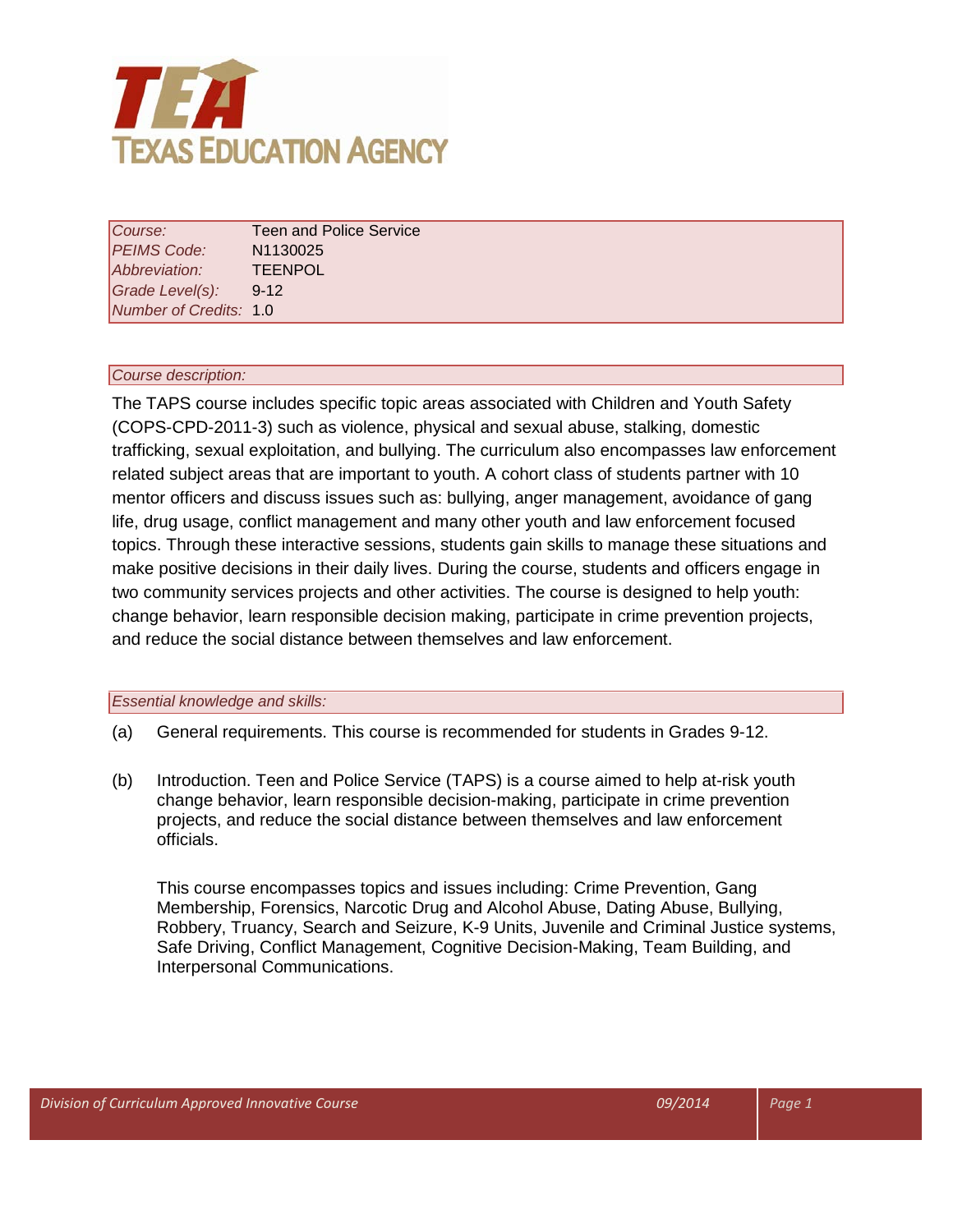

- (c) Knowledge and skills.
	- (1) The student explores social distance between community youth and law enforcement. The student is expected to:
		- (A) identify personal attitudes and perceptions about law enforcement officials;
		- (B) predict the attitudes and perceptions that law enforcement officials may have regarding at-risk youth;
		- (C) compare common youth and officer perceptions of one another's roles within the community, contrasting the differences of opinion that may form a gap representing social distance between youth and law enforcement; and
		- (D) recognize that perceptions about youth and law enforcement may be strongly influenced by multiple factors, including: personal experience, vicarious experiences, historical conceptions, social context, cultural identity and racial identity.
	- (2) The student explores a career in law enforcement. The student is expected to:
		- (A) identify the educational and physical requirements for a career in law enforcement;
		- (B) discuss the ethical behavioral standards required in protecting the constitutional rights of citizens;
		- (C) research the core components of curriculum in a police academy;
		- (D) describe the rank structure within the police force; and
		- (E) assess the risk associated with a career in policing and compare to the advantages of a career as a police officer.
	- (3) The student uses critical-thinking skills independently and in teams. The student is expected to:
		- (A) analyze elements of a problem to develop creative solutions;
		- (B) use problem-solving methods when developing proposals and solutions;
		- (C) differentiate roles of individuals on a team, and establish that diversity can enhance team work and problem-solving capabilities; and
		- (D) complete hands-on challenges designed to increase trust, reduce conflict, and avoid violence with police officers.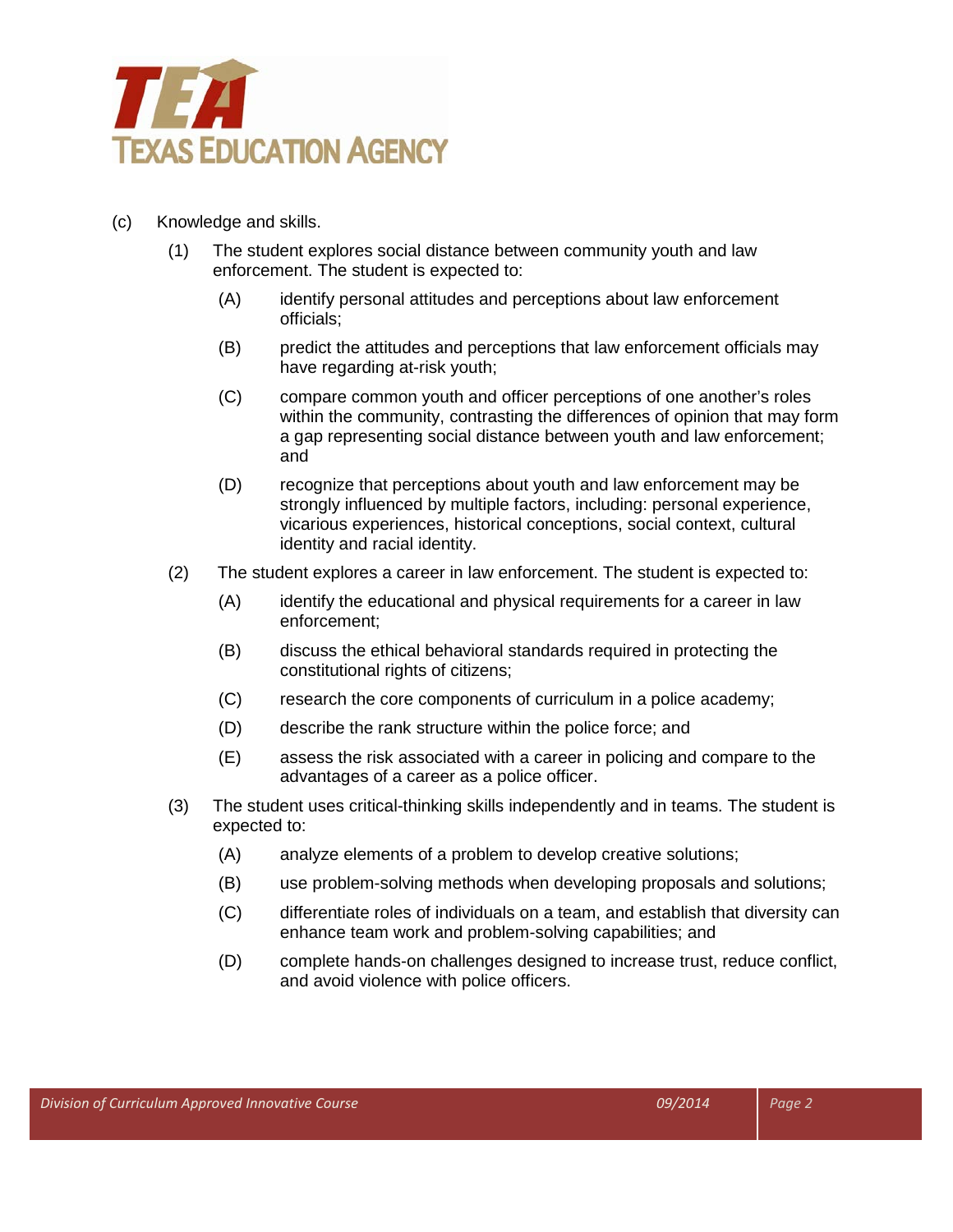

- (4) The student understands that communities are negatively affected by crime and that crime can be prevented. The student is expected to:
	- (A) identify root causes of crime;
	- (B) evaluate situations that are likely to result in criminal activity;
	- (C) identify areas that are highly affected by criminal activity; and
	- (D) identify and implement strategies for becoming less involved in crime as an offender or a victim.
- (5) The student recognizes the importance of using management techniques to reduce anger and anxiety and to resolve conflict. The student is expected to:
	- (A) recognize the common root causes for crime;
	- (B) examine issues of conflict that may exist in local neighborhoods;
	- (C) identify behaviors that contribute to escalation of anger, conflict, and hostility; and
	- (D) determine strategies used in law enforcement for deescalating anger and resolving conflict.
- (6) The student analyzes the consequences of truancy. The student is expected to:
	- (A) explain the Texas Education Code relevant to truancy;
	- (B) describe the cascading effect of truancy on enrollment, grades, course completion, and graduation;
	- (C) describe the process of appearing in court for the purposes of truancy and the consequential fees applied to both student and parent as a result of being ticketed for truancy; and
	- (D) list ways to avoid truancy and increase student attendance.
- (7) The student assesses the risk associated with gang membership. The student is expected to:
	- (A) identify the high risks of criminal involvement, bodily injury and death associated with gang membership;
	- (B) describe ways that gang-life represents a real and continuous threat to both youth and their families;
	- (C) describe the long-term legal consequences that can be associated with criminal gang activity.
	- (D) describe criminal activities that may result from actions taken by youth to "maintain their reputation."
	- (E) identify sources of community support for youth avoidance of gangs, and identify ways to avoid gang membership or to find a way out of a gang.

(8) The student analyzes the inherent risks of driving. The student is expected to: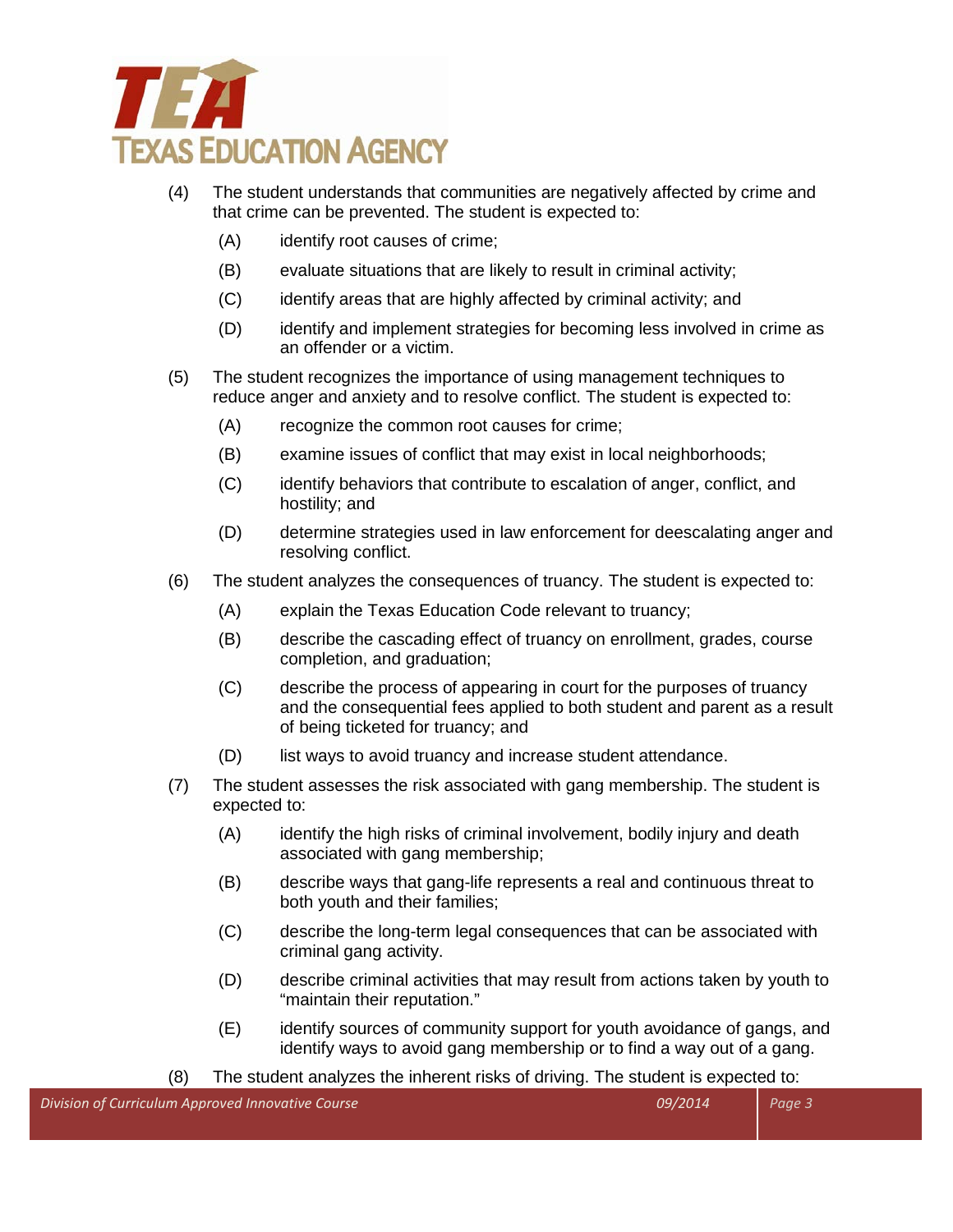

- (A) identify dangerous driving activities that may result in property damage, or could cause bodily injury or death to drivers, passengers, pedestrians or other bystanders;
- (B) identify texting while driving as an unsafe practice because it causes a significant diversion of attention from the concentration required for a driver's action and reaction;
- (C) demonstrate the proper use of safety restraints for both children and adults while driving;
- (D) identify the legal limits for drinking and driving;
- (E) recognize the action-reaction impairment that results from being under the influence of drugs or alcohol;
- (F) describe the severe legal penalties associated with the use of alcohol or drugs or the possession of these items while driving;
- (G) define "probable cause" for search and seizure while operating a motor vehicle;
- (H) identify the purpose of taking a pledge for safe driving practices and following traffic laws; and
- (I) determine the steps that law enforcement officers take to ensure public safety on roads and highways.
- (9) The student analyzes the importance of verbal and non-verbal interpersonal communication skills when speaking with law enforcement officials. The student is expected to:
	- (A) make appropriate decisions when coming into contact with law enforcement officials or persons of authority;
	- (B) use non-threatening postures, body language, and verbal skills when approached by law enforcement officials;
	- (C) understand the procedures that are followed by law enforcement officials to communicate with citizens during an investigation of crime; and
	- (D) practice appropriate verbal and non-verbal communication skills.
- (10) The student examines consequences related to the use of illegal drugs and alcohol. The student is expected to:
	- (A) differentiate between the legal and illegal use of drugs and alcohol;
	- (B) identify the laws related to the use and possession of illegal substances;
	- (C) understand the potential physical consequences as a result of the use of illegal substances;
	- (D) determine the severity of legal penalties associated with the use and possession of illegal substances;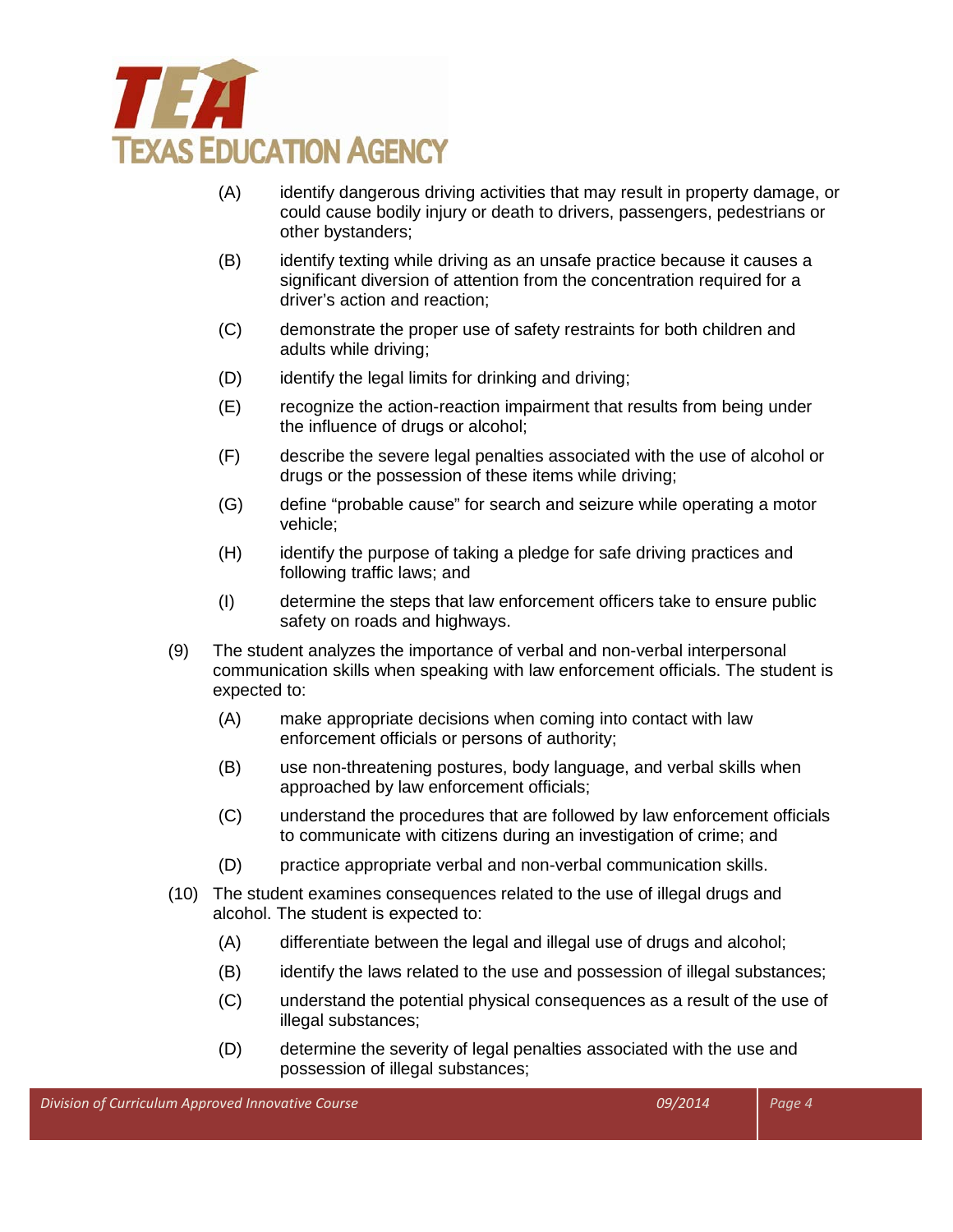

- (E) predict the effect that a conviction for the possession of legal substances may have on future employment in various fields; and
- (F) create an individualized plan for remaining drug free or for receiving individualized support to break the cycle of drug use.
- (11) The student analyzes the relationship between bullying and violence. The student is expected to:
	- (A) identify bullying behaviors;
	- (B) determine root causes for bullying behaviors in offenders and their effects on victims;
	- (C) relate bullying to potential violence;
	- (D) compare and contrast appropriate and inappropriate responses to the threat of violence.
	- (E) discuss strategies for remaining safe if active shooting or other violence erupts within the community or school; and
	- (F) determine steps that can be taken to reduce bullying in schools and neighborhoods.
- (12) The student categorizes crime. The student is expected to:
	- (A) differentiate between misdemeanor and felony crimes;
	- (B) distinguish the difference in consequences between misdemeanor and felony crimes;
	- (C) examine potential motives for different categories of crime such as burglary, robbery, assault, or murder;
	- (D) recognize that one category of crime can easily become a more serious crime without initial intention for it to expand;
	- (E) determine the potential amplification of crime when criminal acts are committed by those who are also under the influence of drugs or alcohol;
	- (F) compare the juvenile and adult justice systems to determine the steps of processing alleged offenders through the system, and to identify the types of consequences rendered through the court; and
	- (G) evaluate an actual case where crime was escalated due to unintended amplification of actions and reactions.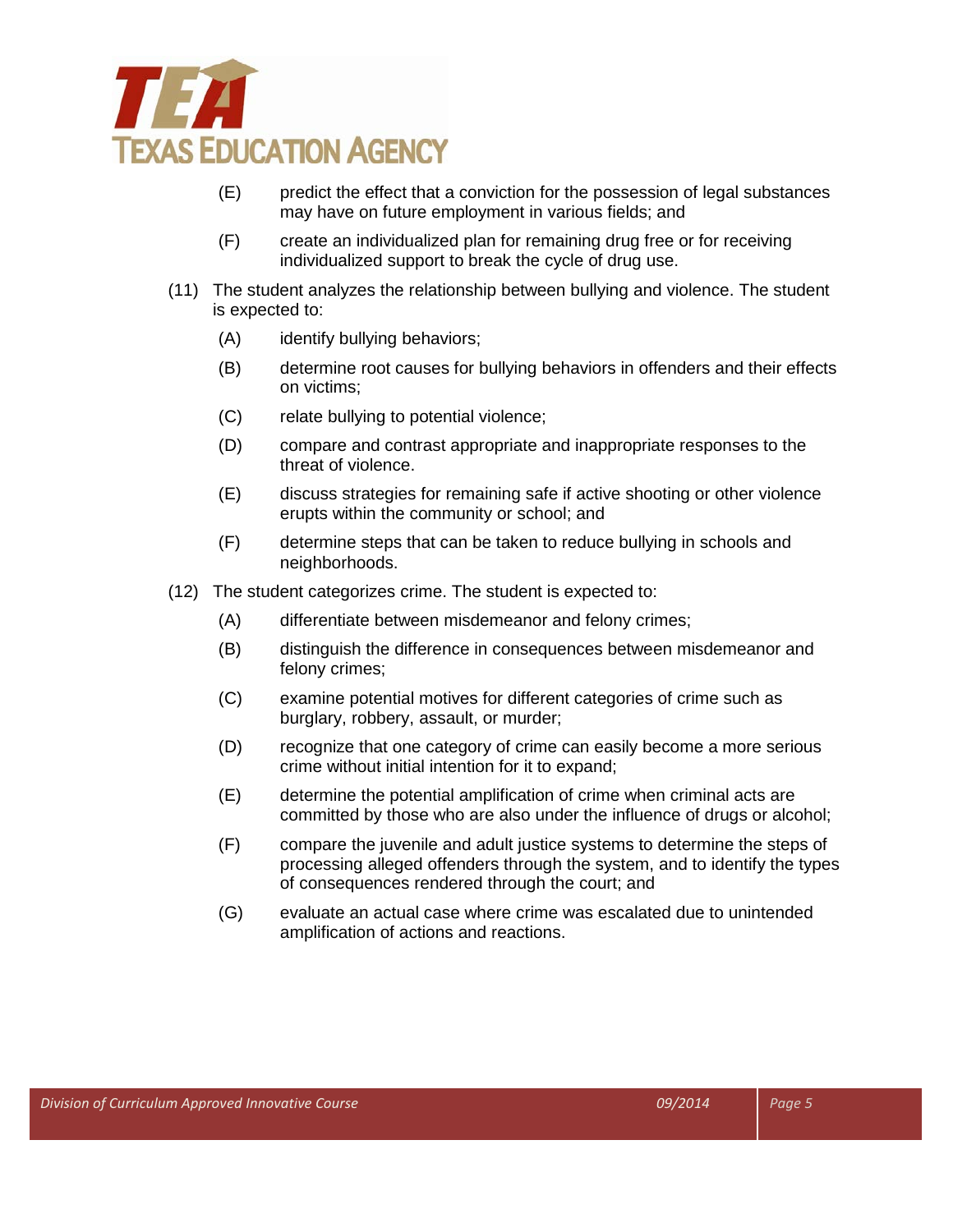

- (13) The student evaluates situations requiring the use of force. The student is expected to:
	- (A) explain the guidelines and restrictions imposed by state and federal governments related to the use of deadly force;
	- (B) discuss situations that require the use of force to resolve a crime in progress; and
	- (C) create model scenarios to avoid the use of deadly force through appropriate interaction and by following directions of authority.
- (14) The student investigates strategies, techniques, and tools used to solve crime. The student is expected to:
	- (A) identify the role of forensics in solving crime.
	- (B) describe the use of K-9 units in solving crime.
	- (C) identify and interpret evidence in a mock crime scene.
	- (D) lift and preserve developed latent prints from a simulated crime scene; and
	- (E) solve a mock crime using forensic evidence.
- (15) The student explores issues surrounding crimes representing grave infringement of human rights such as: human trafficking; rape; physical and sexual abuse; stalking, and dating abuse. The student is expected to:
	- (A) recognize the dangers associated with violations of personal privacy with sexting and the use of social media as potential dating abuse;
	- (B) describe the impact of human trafficking on the health and wellbeing of individual victims, as well as the prevalence of occurrence within the locality;
	- (C) differentiate between normal dating behaviors and relationships, and infatuation that can result in stalking of celebrity and non-celebrity figures;
	- (D) identify behaviors that can help to protect individuals from becoming vulnerable to sexual violence such as rape or date rape; and
	- (E) identify signs and symptoms of physical and/or sexual abuse, and identify steps to be taken to report suspected abuse and provide help to potential victims.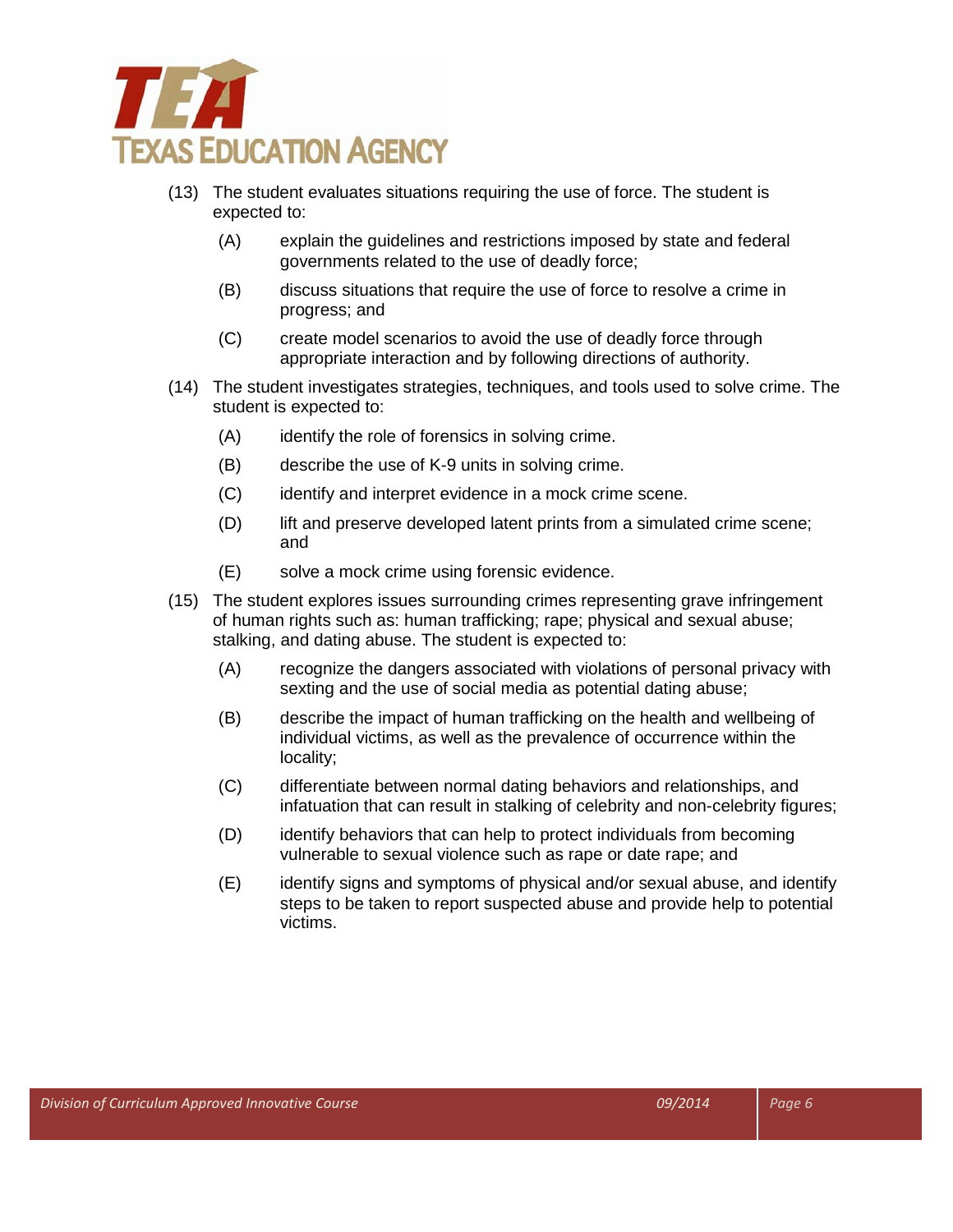# **TEXE TEXAS EDUCATION AGENCY**

#### *Description of specific student needs this course is designed to meet:*

The TAPS course is designed to enhance student understanding of the justice system, to promote a working partnership between students and law enforcement, to assist students with decision-making regarding issues faced by youth at-risk, and to clear up misunderstandings that occur in the absence of open communication between youth and law enforcement.

#### *Major resources and materials:*

The major source of instructional materials is the TAPS curriculum developed for the TAPS Academy through the support of a Community Oriented Policing Services (COPS) grant. The curriculum covers specific topic areas associated with Children and Youth Safety (COPS-CPD-2011-3).

Additional resources are recommended by the TAPS ACADEMY for teens, parents, and police at the following website, for topics including: Policing; Conflict Management; Safe Driving; Gang Involvement; Drug Use; Bullying; Communicating with Police; Active Shooter; Loud Noise/Disorderly Conduct; Robbery; Shoplifting; Sexting; Dating; Sexual Abuse and Assault; and Government Resources.

### Resources:

http://tapsacademy.org/programs/resource-links/

*Required activities and sample optional activities to be used:*

#### **Required Activity:**

• Service Learning Project – a joint project of students and law enforcement officers

## **Sample Optional Activities:**

- Field Study Gathering Evidence
- Field Study Attending Court
- Neighbor Survey/Interview Attitudes about neighborhood crime